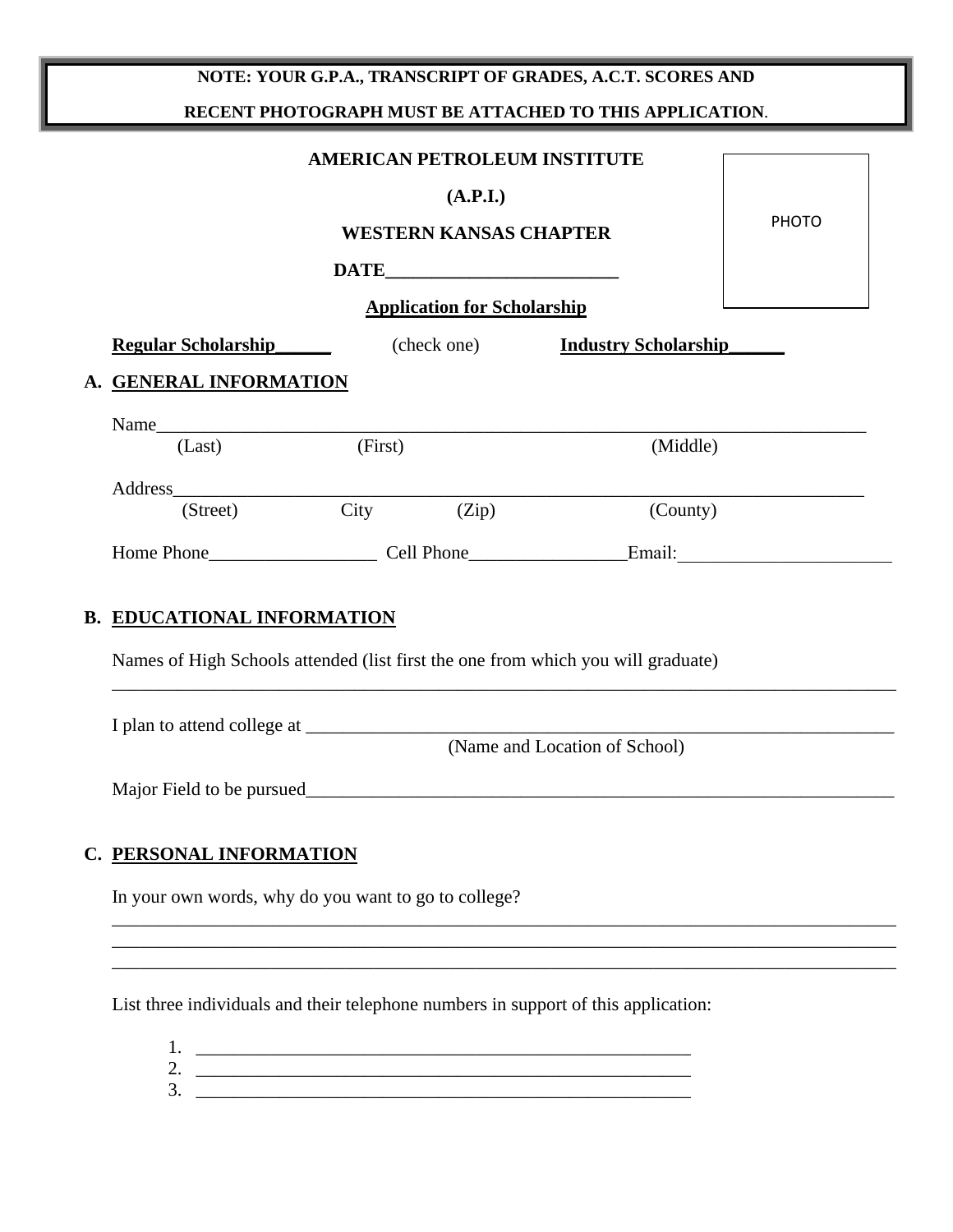## D. FAMILY INFORMATION

|    | Name of Parent or Guardian<br><u>Letter and the contract of Parent or Guardian</u>                                                                                                                              |  |             |          |  |  |  |  |  |
|----|-----------------------------------------------------------------------------------------------------------------------------------------------------------------------------------------------------------------|--|-------------|----------|--|--|--|--|--|
|    |                                                                                                                                                                                                                 |  |             |          |  |  |  |  |  |
|    | Address (Street) (City)                                                                                                                                                                                         |  | (Zip)       | (County) |  |  |  |  |  |
|    | Father's occupation and Company Name:                                                                                                                                                                           |  |             |          |  |  |  |  |  |
|    | Mother's occupation and Company Name:                                                                                                                                                                           |  |             |          |  |  |  |  |  |
|    |                                                                                                                                                                                                                 |  |             |          |  |  |  |  |  |
|    | E. REASON FOR NEEDING SCHOLARSHIP                                                                                                                                                                               |  |             |          |  |  |  |  |  |
|    |                                                                                                                                                                                                                 |  |             |          |  |  |  |  |  |
|    | F. APPLICANT EVALUATION<br>(To be completed and signed by High School personnel)<br>Size of graduating class is __________<br>Applicant has _______ has not________ presented any disciplinary issues (Explain) |  |             |          |  |  |  |  |  |
|    |                                                                                                                                                                                                                 |  |             |          |  |  |  |  |  |
|    |                                                                                                                                                                                                                 |  | (Signature) |          |  |  |  |  |  |
|    |                                                                                                                                                                                                                 |  |             |          |  |  |  |  |  |
| G. | <b>EXTRACURRICULAR ACTIVITIES PARTICIPATED IN:</b> (In Order of Importance to You)                                                                                                                              |  |             |          |  |  |  |  |  |
|    |                                                                                                                                                                                                                 |  |             |          |  |  |  |  |  |
|    |                                                                                                                                                                                                                 |  |             |          |  |  |  |  |  |